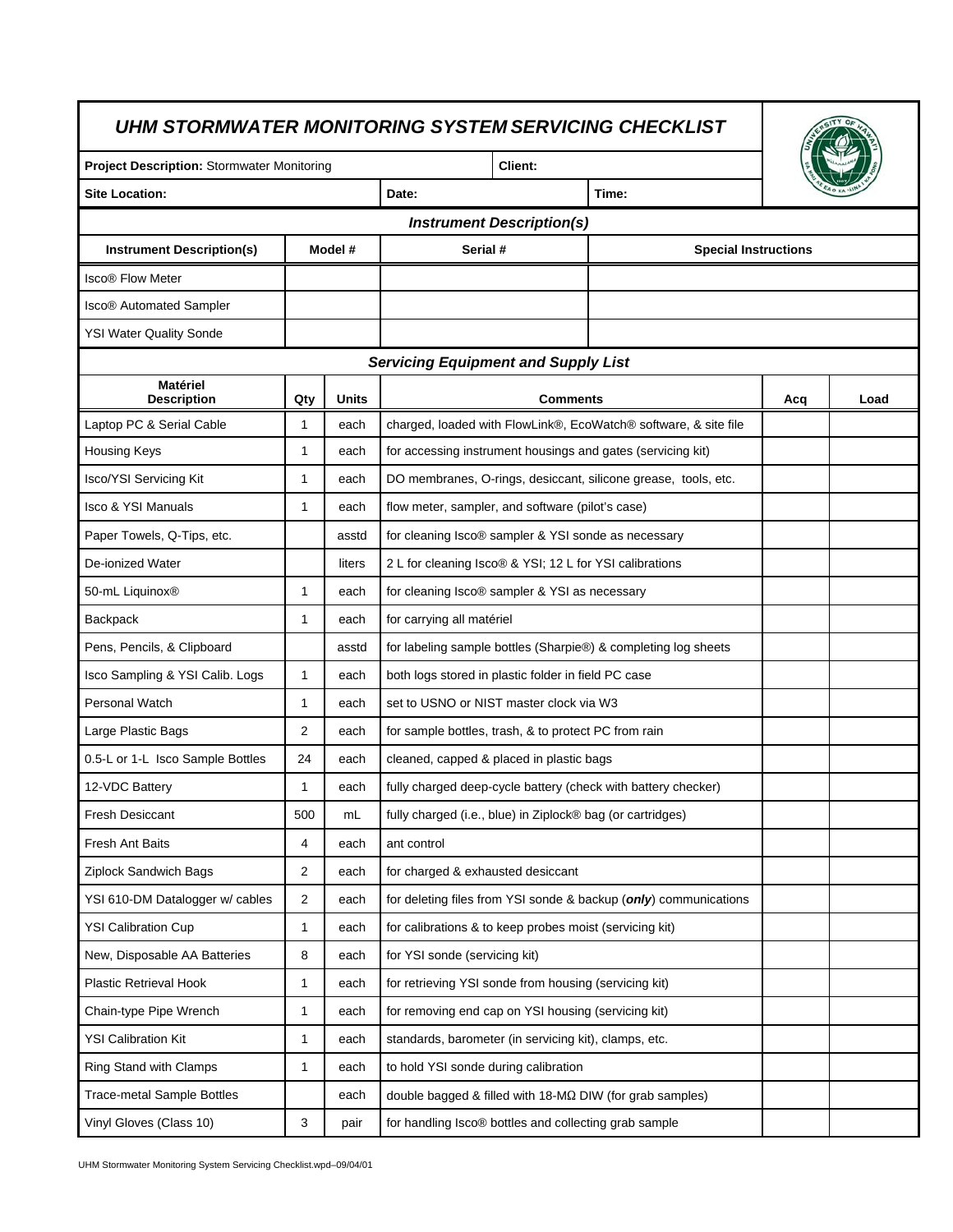| UHM STORMWATER MONITORING SYSTEM SERVICING CHECKLIST                                                    |                                                                                             |                                                                                  |  |                    |                                     |  |   |       |      |      |
|---------------------------------------------------------------------------------------------------------|---------------------------------------------------------------------------------------------|----------------------------------------------------------------------------------|--|--------------------|-------------------------------------|--|---|-------|------|------|
| <b>Project Description: Stormwater Monitoring</b><br>Client:<br><b>Site Location:</b><br>Date:<br>Time: |                                                                                             |                                                                                  |  |                    |                                     |  |   |       |      |      |
|                                                                                                         |                                                                                             |                                                                                  |  |                    |                                     |  |   |       |      |      |
|                                                                                                         |                                                                                             |                                                                                  |  |                    |                                     |  |   |       |      |      |
|                                                                                                         |                                                                                             |                                                                                  |  |                    | <b>Servicing Steps</b>              |  |   |       |      |      |
| Step#                                                                                                   |                                                                                             |                                                                                  |  | <b>Description</b> |                                     |  | V | Init. | Time | Date |
|                                                                                                         |                                                                                             |                                                                                  |  |                    | <b>GRAB SAMPLES</b>                 |  |   |       |      |      |
| $\mathbf{1}$                                                                                            | Walk down to stream with trace-metal bottles and gloves (only at appropriate stations)      |                                                                                  |  |                    |                                     |  |   |       |      |      |
| $\overline{2}$                                                                                          | Open the outer bag of both bottles                                                          |                                                                                  |  |                    |                                     |  |   |       |      |      |
| 3                                                                                                       | Don clean gloves                                                                            |                                                                                  |  |                    |                                     |  |   |       |      |      |
| 4                                                                                                       | Open the inner bag, label bottle with location & sample (e.g., WM-G1), date, & time         |                                                                                  |  |                    |                                     |  |   |       |      |      |
| 5                                                                                                       | Collect grab sample after rinsing bottle 3 times with stream water                          |                                                                                  |  |                    |                                     |  |   |       |      |      |
| 6                                                                                                       | Cap bottle and place in inner Ziplock®, and seal inner bag                                  |                                                                                  |  |                    |                                     |  |   |       |      |      |
| $\overline{7}$                                                                                          | Repeat step #s 5 through 7 for second sample bottle                                         |                                                                                  |  |                    |                                     |  |   |       |      |      |
| $\odot$ 8                                                                                               |                                                                                             | Seal both outer Ziplock® bags and remove gloves (record sample date & time here) |  |                    |                                     |  |   |       |      |      |
|                                                                                                         |                                                                                             |                                                                                  |  |                    | <b>ISCO FLOWMETER &amp; SAMPLER</b> |  |   |       |      |      |
| $\mathbf{1}$                                                                                            | While at stream, check stage sensor (~1 bubble/sec [bubbler] or audible click [ultrasonic]) |                                                                                  |  |                    |                                     |  |   |       |      |      |
| $\odot$ 2                                                                                               | Record water level on staff gauge or reference mark:<br>in ft cm<br>m                       |                                                                                  |  |                    |                                     |  |   |       |      |      |
| 3                                                                                                       | Unlock & open instrument housing                                                            |                                                                                  |  |                    |                                     |  |   |       |      |      |
| 4                                                                                                       | Remove Isco® flow meter (if necessary) & connect to PC with serial cable                    |                                                                                  |  |                    |                                     |  |   |       |      |      |
| 5                                                                                                       | Go to DOS, then CD C:\FLOLINK3 & Start FLOWLINK®, OPEN appropriate site file                |                                                                                  |  |                    |                                     |  |   |       |      |      |
| 6                                                                                                       | <b>CONNECT</b> to flow meter                                                                |                                                                                  |  |                    |                                     |  |   |       |      |      |
| $\odot$ 7                                                                                               |                                                                                             | When connected, record the following:                                            |  |                    |                                     |  |   |       |      |      |
| 7a                                                                                                      | battery voltage (should be >11.0 VDC):                                                      |                                                                                  |  |                    | or:                                 |  |   |       |      |      |
| 7b                                                                                                      | current weather:                                                                            |                                                                                  |  |                    |                                     |  |   |       |      |      |
| 7c                                                                                                      | stream conditions:                                                                          |                                                                                  |  |                    |                                     |  |   |       |      |      |
| 7d                                                                                                      | $\Box$ flume/weir/channel OK $\Box$ debris in flume/weir/channel                            |                                                                                  |  |                    | $\Box$ debris removed               |  |   |       |      |      |
| 7e                                                                                                      | stage (record units):                                                                       |                                                                                  |  |                    |                                     |  |   |       |      |      |
| 7f                                                                                                      | streamflow (record units):                                                                  |                                                                                  |  |                    |                                     |  |   |       |      |      |
| 7g                                                                                                      | total flow (record units):                                                                  |                                                                                  |  |                    |                                     |  |   |       |      |      |
| 8                                                                                                       | Go to <b>MEMORY</b> (on newer Iscos <sup>®</sup> , this is not a step)                      |                                                                                  |  |                    |                                     |  |   |       |      |      |
| 9                                                                                                       | Record date and time last interrogated:                                                     |                                                                                  |  |                    |                                     |  |   |       |      |      |
| $\odot$ 10                                                                                              | <b>INTERROGATE</b>                                                                          |                                                                                  |  |                    |                                     |  |   |       |      |      |
| 11                                                                                                      | While interrogating, check external desiccant (bubbler flowmeter), replace as necessary     |                                                                                  |  |                    |                                     |  |   |       |      |      |
| 12                                                                                                      | Check internal desiccant, replace as necessary (also check sampler control box desiccant)   |                                                                                  |  |                    |                                     |  |   |       |      |      |
| 13                                                                                                      | While waiting for download to complete, close case to keep animals out                      |                                                                                  |  |                    |                                     |  |   |       |      |      |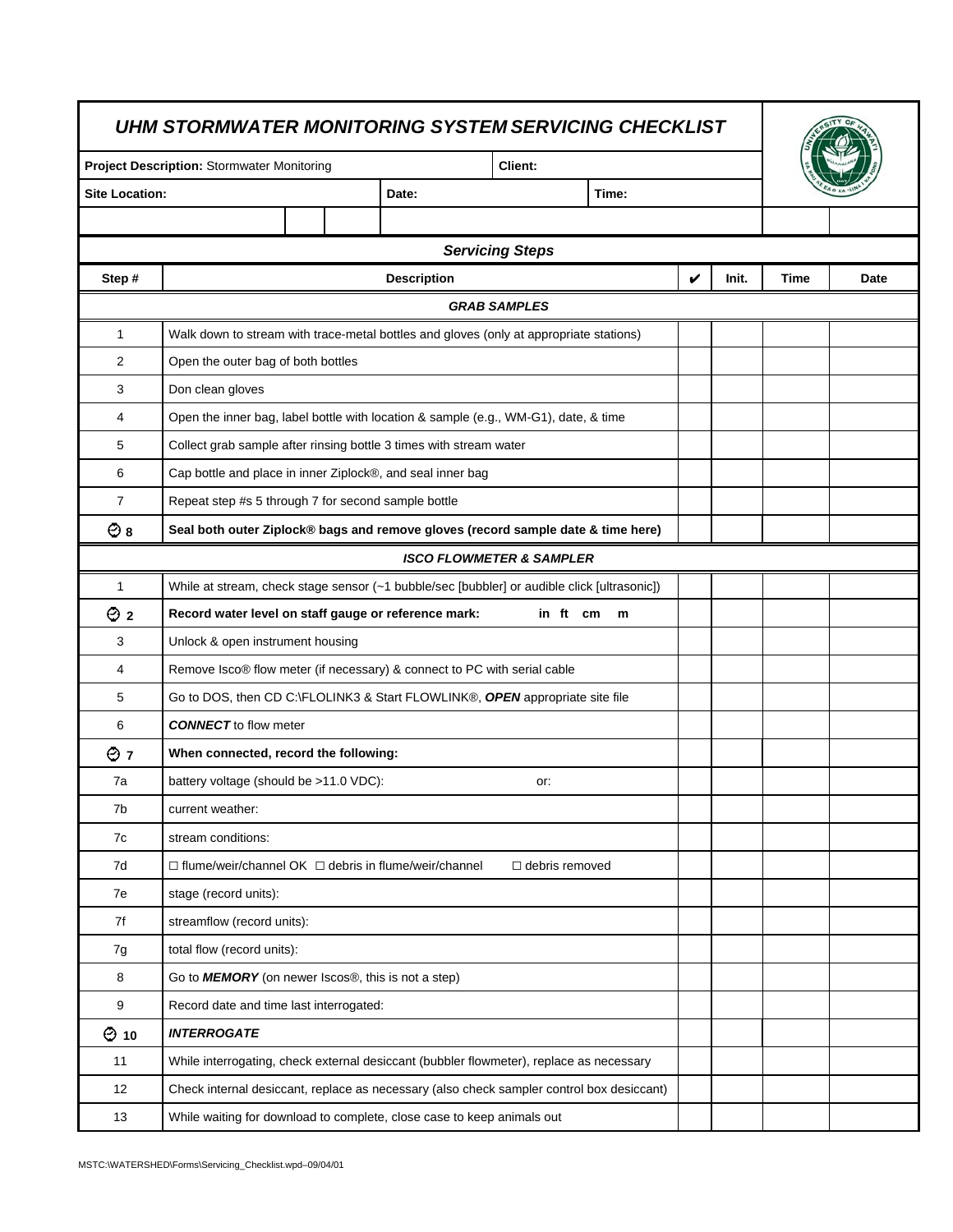## *UHM STORMWATER MONITORING SYSTEM SERVICING CHECKLIST*

| UHM STORMWATER MONITORING SYSTEM SERVICING CHECKLIST |                                                                                                      |       |                                          |       |  |                     |  |                                   |
|------------------------------------------------------|------------------------------------------------------------------------------------------------------|-------|------------------------------------------|-------|--|---------------------|--|-----------------------------------|
| Project Description: Stormwater Monitoring           |                                                                                                      |       | Client:                                  |       |  |                     |  |                                   |
| <b>Site Location:</b>                                |                                                                                                      | Date: |                                          | Time: |  |                     |  |                                   |
| 14                                                   | When interrogation is complete HANGUP                                                                |       |                                          |       |  |                     |  |                                   |
| 15                                                   | Go to REPORT, begin with last servicing date & view SAMPLE REPORT                                    |       |                                          |       |  |                     |  |                                   |
| $Q_{16}$                                             | Record bottle #s and sample dates and times on Isco® Sampling Record                                 |       |                                          |       |  |                     |  |                                   |
| 17                                                   | Go to GRAPH and check hydrograph to see if sampler should have triggered but did not                 |       |                                          |       |  |                     |  |                                   |
| 18                                                   | EXIT FlowLink®, disconnect cable, and stow PC; replace connector cap                                 |       |                                          |       |  |                     |  |                                   |
| 19                                                   | If battery is OK, go to Step #23, if not, go to Step #20                                             |       |                                          |       |  |                     |  |                                   |
| $\odot$ 20                                           | If battery voltage is < 11.0 VDC or <1/3, shut off $(1)$ sampler then $(2)$ flow meter               |       |                                          |       |  |                     |  |                                   |
| 21                                                   | Replace 12-VDC, deep-cycle battery, make sure polarity is correct                                    |       |                                          |       |  |                     |  |                                   |
| $\bigodot$ 22                                        | Turn on flow meter, then sampler (in this order or sampler will start sampling)                      |       |                                          |       |  |                     |  |                                   |
| 23                                                   | If removed from box, place flowmeter back in box & make sure lines & cables are OK                   |       |                                          |       |  |                     |  |                                   |
| 24                                                   | Pull Isco® sampler from housing, remove cover, & check status of sampler (fatal error?)              |       |                                          |       |  |                     |  |                                   |
| $\odot$ 25                                           | Check Isco sampler time against watch, adjust if necessary, and record times                         |       | Time:<br>Reset to:                       |       |  |                     |  |                                   |
| $\odot$ 26                                           | Remove top of sampler and record number of bottles in sampler:                                       |       |                                          |       |  |                     |  |                                   |
| 27                                                   | If sampler OK and no samples collected, go to Step #43, otherwise go to Step #28                     |       |                                          |       |  |                     |  |                                   |
| $\bigodot$ 28                                        | Switch Isco® sampler to STANDBY by pressing STOP                                                     |       |                                          |       |  |                     |  |                                   |
| 29                                                   | Remove top part of sampler to check sample bottles                                                   |       |                                          |       |  |                     |  |                                   |
| 30                                                   | Don clean gloves                                                                                     |       |                                          |       |  |                     |  |                                   |
| 31                                                   | Cap bottles (caps will be in a clean Ziplock® bag inside center of sampler)                          |       |                                          |       |  |                     |  |                                   |
| 32                                                   | If not labeled, label bottles 1 through 24 (or at least up to the last full bottle); refer to base # |       |                                          |       |  |                     |  |                                   |
| 33                                                   | Compare sample #s with those recorded in Step #16                                                    |       |                                          |       |  |                     |  |                                   |
| 34                                                   | Move lifting straps out of way, remove locking ring, & remove filled sample bottles                  |       |                                          |       |  |                     |  |                                   |
| 35                                                   | Clean base of Isco® sampler, especially if ants have accumulated in base                             |       |                                          |       |  |                     |  |                                   |
| 36                                                   | Insert fresh capped bottles (empty bottles may be left in place & augmented with new)                |       |                                          |       |  | Total # of Bottles: |  |                                   |
| 37                                                   | Re-insert locking ring (if there are <24 bottles, use foam rubber to fill in)                        |       |                                          |       |  |                     |  |                                   |
| 38                                                   | Carefully place lifting straps, if present, back into base but away from bottle mouths               |       |                                          |       |  |                     |  |                                   |
| 39                                                   | If your gloves have been compromised, don clean gloves                                               |       |                                          |       |  |                     |  |                                   |
| 40                                                   | Remove caps and place in clean Ziplock® bag                                                          |       |                                          |       |  |                     |  |                                   |
| 41                                                   | Place top of sampler onto base and close latches                                                     |       |                                          |       |  |                     |  |                                   |
| $\bigodot$ 42                                        | Press START SAMPLING, START (at Bottle #___                                                          |       | 2) and <i>ENTER</i> (do not forget this) |       |  |                     |  |                                   |
| 43                                                   | Ignore "Sampler Inhibited" message (means sampler is waiting for flow meter)                         |       |                                          |       |  |                     |  | or "Waiting for Triggering Event" |
| 44                                                   | Replace cover on sampler, do not pinch lines or wires, & carefully lower sampler into box            |       |                                          |       |  |                     |  |                                   |
| 45                                                   | Insert fresh ant baits in box (to control the ants) as necessary                                     |       |                                          |       |  |                     |  |                                   |
| 46                                                   | Close and lock box                                                                                   |       |                                          |       |  |                     |  |                                   |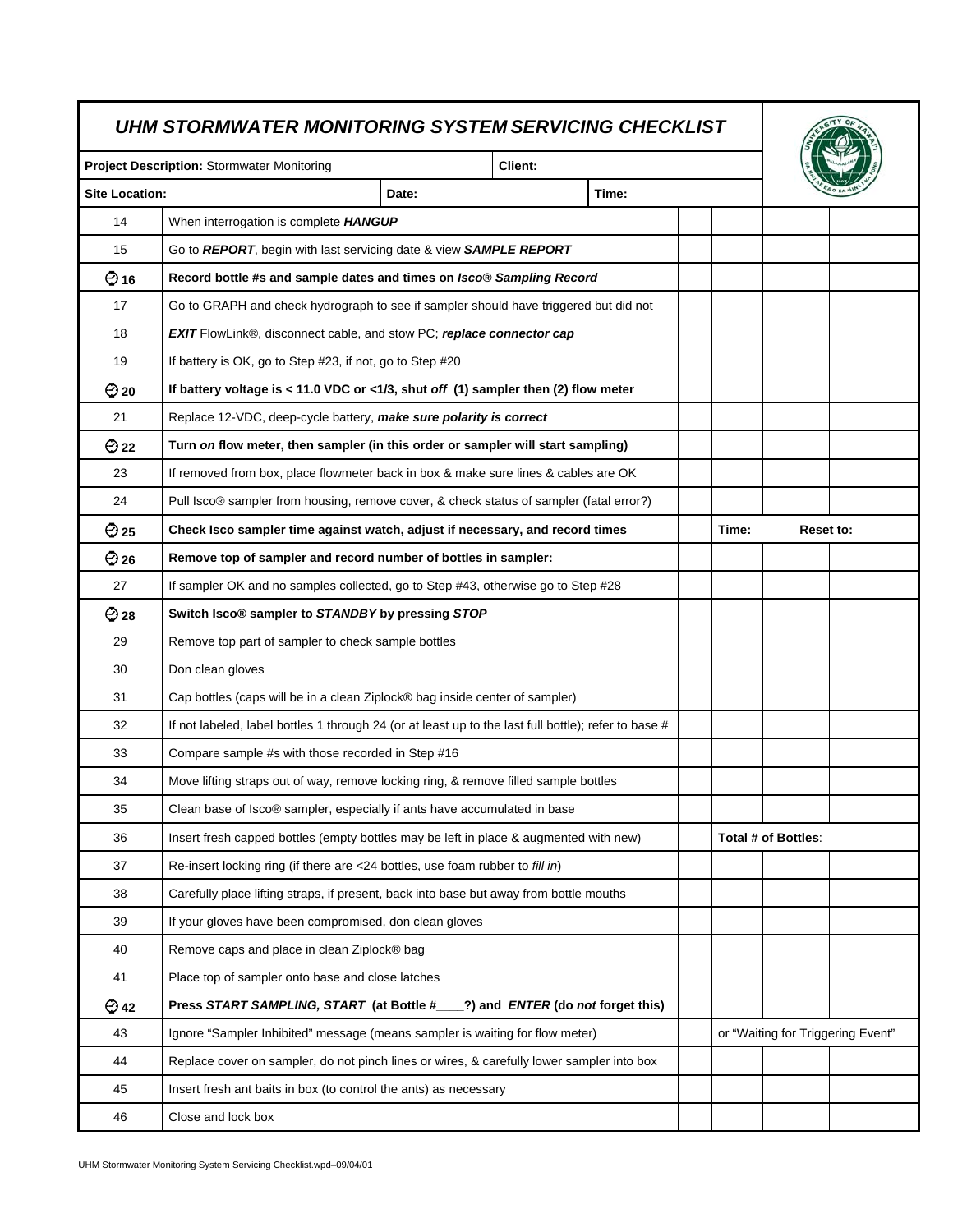| UHM STORMWATER MONITORING SYSTEM SERVICING CHECKLIST |                                                                                                                                                        |                                                    |                  |                   |  |       |           |  |  |
|------------------------------------------------------|--------------------------------------------------------------------------------------------------------------------------------------------------------|----------------------------------------------------|------------------|-------------------|--|-------|-----------|--|--|
|                                                      | <b>Project Description: Stormwater Monitoring</b>                                                                                                      |                                                    | Client:          |                   |  |       |           |  |  |
| <b>Site Location:</b>                                |                                                                                                                                                        | Date:                                              | Time:            |                   |  |       |           |  |  |
|                                                      |                                                                                                                                                        |                                                    | <b>YSI SONDE</b> |                   |  |       |           |  |  |
| $\mathbf{1}$                                         | Unlock lock and remove cap and lock (usually the chain pipe wrench is required)                                                                        |                                                    |                  |                   |  |       |           |  |  |
| $\odot$ 2                                            | Use retrieval hook to remove sonde from housing                                                                                                        |                                                    |                  |                   |  |       |           |  |  |
| 3                                                    | Fill calibration cup with small amount of water and replace probe guard with cup                                                                       |                                                    |                  |                   |  |       |           |  |  |
| 4                                                    | Remove cap and replace all 8 AA batteries and replace cap after greasing O-rings                                                                       |                                                    |                  |                   |  |       |           |  |  |
| 5                                                    | Remove connector plug                                                                                                                                  |                                                    |                  |                   |  |       |           |  |  |
| 6                                                    | Connect sonde to PC loaded with EcoWatch® using appropriate cables                                                                                     |                                                    |                  |                   |  |       |           |  |  |
| 7                                                    | <b>CONNECT</b> (sonde icon) then type MENU                                                                                                             |                                                    |                  |                   |  |       |           |  |  |
| 8                                                    | Select FILE $\Rightarrow$ UPLOAD $\Rightarrow$ file name $\Rightarrow$ PROCEED $\Rightarrow$ PC6000                                                    |                                                    |                  |                   |  |       |           |  |  |
| 9                                                    | Wait for data to upload to PC, then exit communications (with sonde) window                                                                            |                                                    |                  |                   |  |       |           |  |  |
| 10                                                   | When finished, disconnect cable from PC to sonde (this protects the downloaded data)                                                                   |                                                    |                  |                   |  |       |           |  |  |
| 11                                                   | Open data file & check the data to see if there are any apparent problems with probes                                                                  |                                                    |                  |                   |  |       |           |  |  |
| 12                                                   | Change graph title to indicate station & start time of record (e.g., WK113099)                                                                         |                                                    |                  | <b>File Name:</b> |  |       |           |  |  |
| $\Theta$ 13                                          | Rename file to match graph title (this will prevent inadvertent overwriting of data file)                                                              |                                                    |                  |                   |  |       |           |  |  |
| 14                                                   | Connect 610-DM datalogger to sonde (Note: spare 610-DM in pilot's case)                                                                                |                                                    |                  |                   |  |       |           |  |  |
| 15                                                   | Select POWER $\Rightarrow$ ESC $\Rightarrow$ DEPLOY SONDE $\Rightarrow$ FILE $\Rightarrow$ DELETE to delete file                                       |                                                    |                  |                   |  |       |           |  |  |
| 16                                                   | If calibrating YSI, go to Step #17, if not, go to Step #22                                                                                             |                                                    |                  |                   |  |       |           |  |  |
| 17                                                   | Press ESC to step back in menu until CALIBRATE is an option                                                                                            |                                                    |                  |                   |  |       |           |  |  |
| 18                                                   | Remove calibration cup and clean probes with 18-MQ DIW & paper towels                                                                                  |                                                    |                  |                   |  |       |           |  |  |
| 19                                                   | Place sonde in clamp on ring stand to facilitate calibration                                                                                           |                                                    |                  |                   |  |       |           |  |  |
| $\odot$ 20                                           | Record calibration information on YSI Calibration Log; note start time here                                                                            |                                                    |                  |                   |  |       |           |  |  |
| 21                                                   | Replace calibration cap containing a small amount of (18-MΩ DIW)                                                                                       |                                                    |                  |                   |  |       |           |  |  |
| $\bigcirc$ 22                                        | Check YSI time against watch, adjust if necessary, and record times                                                                                    |                                                    |                  |                   |  | Time: | Reset to: |  |  |
| $\odot$ 23                                           | $\text{ESC} \Rightarrow$ RUN $\Rightarrow$ UNATTENDED $\Rightarrow$ START LOGGING $\Rightarrow$ YES $\Rightarrow$ ESC <sup>3</sup> $\Rightarrow$ POWER |                                                    |                  |                   |  |       |           |  |  |
| 24                                                   | Disconnect cables and replace connector plug (IMPORTANT)                                                                                               |                                                    |                  |                   |  |       |           |  |  |
| 25                                                   | Wait for wiper on turbidity probe to activate indicating that sonde is logging data                                                                    |                                                    |                  |                   |  |       |           |  |  |
| 26                                                   | At YSI housing, remove calibration cap & replace with probe guard                                                                                      |                                                    |                  |                   |  |       |           |  |  |
| $\bigodot$ 27                                        | Place sonde in housing with retrieval hook                                                                                                             |                                                    |                  |                   |  |       |           |  |  |
| 28                                                   | Thread lock through housing & bale on sonde & lock                                                                                                     |                                                    |                  |                   |  |       |           |  |  |
| 29                                                   | Replace housing cap (finger tight only)                                                                                                                |                                                    |                  |                   |  |       |           |  |  |
|                                                      |                                                                                                                                                        | SAMPLES (if any), DATA REDUCTION, ANALYSIS, AND QC |                  |                   |  |       |           |  |  |
| Θ1                                                   | Use label tape & Sharpie® pen, label each bottle with station # (e.g., WK-##), date, &<br>time of each sample                                          |                                                    |                  |                   |  |       |           |  |  |